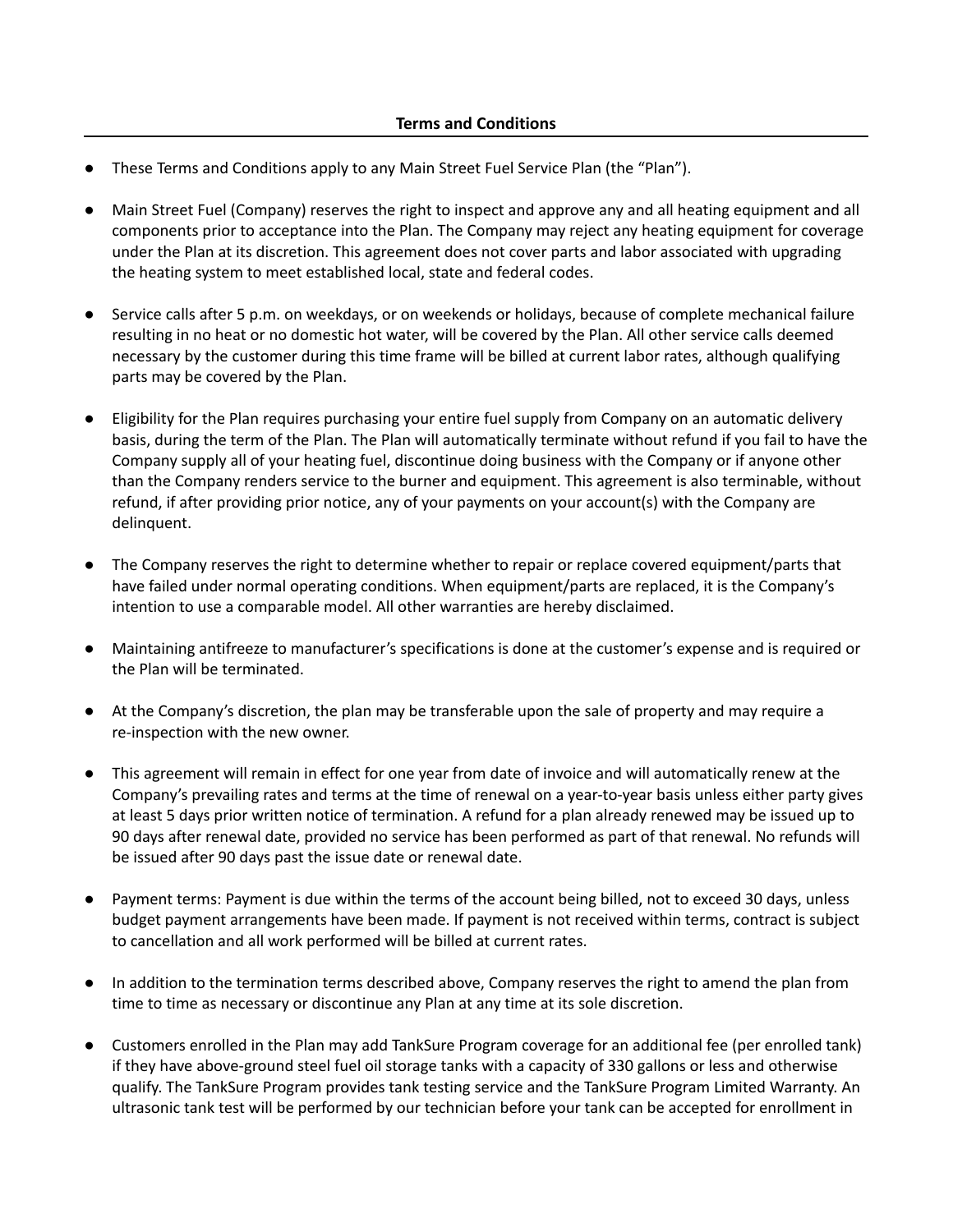the TankSure Program. While we cannot guarantee the prevention of a leak or other failure of your tank, we are providing this service with a goal that by testing and monitoring we can offer a long-term proactive tank replacement program for our customers. We recommend that an annual test of your fuel tank be performed. TankSure will pay up to \$1,800 toward the replacement of your tank in accordance with the terms of the TankSure Program.

Warranty. Please refer to the TankSure terms and conditions for further conditions and limitations of the program.

## **What is covered:**

- Tune-up (parts & labor) at intervals recommended by the manufacturer but not less than once every two years.
- Maintenance, repair and replacement of most heating components for oil and propane gas central heating appliances, propane space heaters, and oil or propane fired standalone water heaters. A complete list of covered parts is available at your local office or can be found at www.mainstfuel.com.
- The Plan covers a single heating unit:
	- o heating oil boiler or furnace with a maximum firing rate of 2.0 gallons/hour
	- $\circ$  or one propane gas boiler or furnace with a maximum input of 200,000 BTUs
	- o or one propane space heater with a maximum input of 75,000 BTUs
	- o or one direct fired, standalone water heating appliance (i.e., burner) with a maximum input of 200,000 **BTUs**
- Additional heating appliances require separate plans for coverage.

## **What is not covered:**

- Combination solid fuels/oil or solid fuels/propane units, natural gas units, and wood or coal add-on units are not eligible for participation in these plans at any time.
- Roof-top units.
- Parts or labor required as a result of abnormal conditions, such as water damage, ice damage, fire, flood, freezing, lightning strikes or other acts of God, power interruptions, insufficient fuel when account is not on automatic delivery or payments for fuel are in arrears, or insufficient water.
- General plumbing, piping or hot water coil, domestic hot water expansion tank, household wiring.
- Fuel tanks and lines—specifically:
	- o Fuel oil storage tanks and ancillary components, whether located above or below ground are not covered by this plan.
	- o The repair or replacement of any fuel line (oil or propane) or lines between your oil/propane storage tank and your oil/propane burner or fuel pump.
	- o Fuel flow problems as a result of water and/or frozen fuel filters and lines.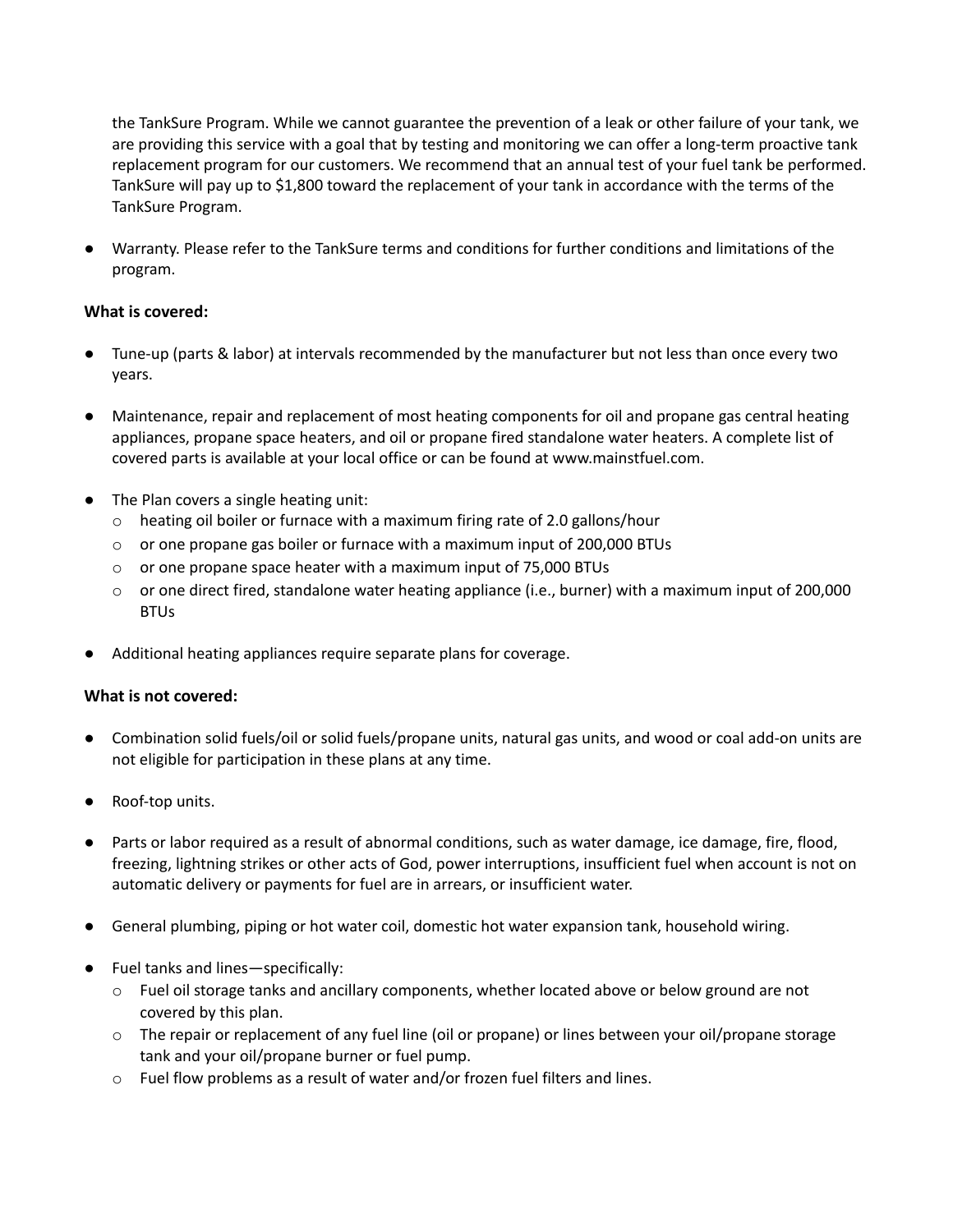- Correcting propane flow problems related to the outside storage of propane, improper line sizing, or venting issues due to the buildup of ice or snow causing system performance issues.
- Distribution systems, radiant heat tubing, piping, baseboard, radiators, ductwork and zone dampers.
- Plastic type constructed pipe such as polypropylene or similar, as a component of any heating system or domestic hot water piping.
- Specialty controls which are controls not required to operate the unit.
- Humidifiers, electronic air cleaners, air conditioning equipment and A/C coils.
- Blower housing and wheel. (NOTE: covered under Presidential Service Plan.)
- Heat exchanger and combustion chamber. (NOTE: covered under Presidential Service Plan.)
- Boiler sections and combustion chamber. (NOTE: covered under Presidential Service Plan.)
- Indirect-fired water heaters. (NOTE: covered under Presidential Service Plan.)
- Separate direct fired, standalone water heating tanks.
- Steam system components, such as water feeders, low water cutoffs, steam traps, condensate pumps, etc.
- WIFI thermostats.
- Cleaning or replacement of tankless coils and gaskets.
- Handling or removal of asbestos or equipment containing asbestos.
- Chimney, power venters and draft inducers.
- Service required as a result of the customer's failure to: replace fuses or thermostat batteries, reset circuit breakers, set or program thermostats properly, or turn on the emergency switch.

## **The Company shall have no responsibility for homeowners or third-party actions resulting in:**

- Damage, including environmental, arising out of any leakage from any propane gas lines, propane tanks or any other part of your propane system.
- Damage, including environmental, arising out of any leakage or spillage from any oil lines, oil tanks or any other part of a heating system.
- Consequential damage or loss of any kind; any harm from work not performed by the Company; any damage caused by burner or equipment failure; unavoidable delays; abuse or neglect; or any harm from causes beyond the Company's control. In no event shall the Company's liability exceed refund of the service plan payments received by the Company in the previous 12 months.